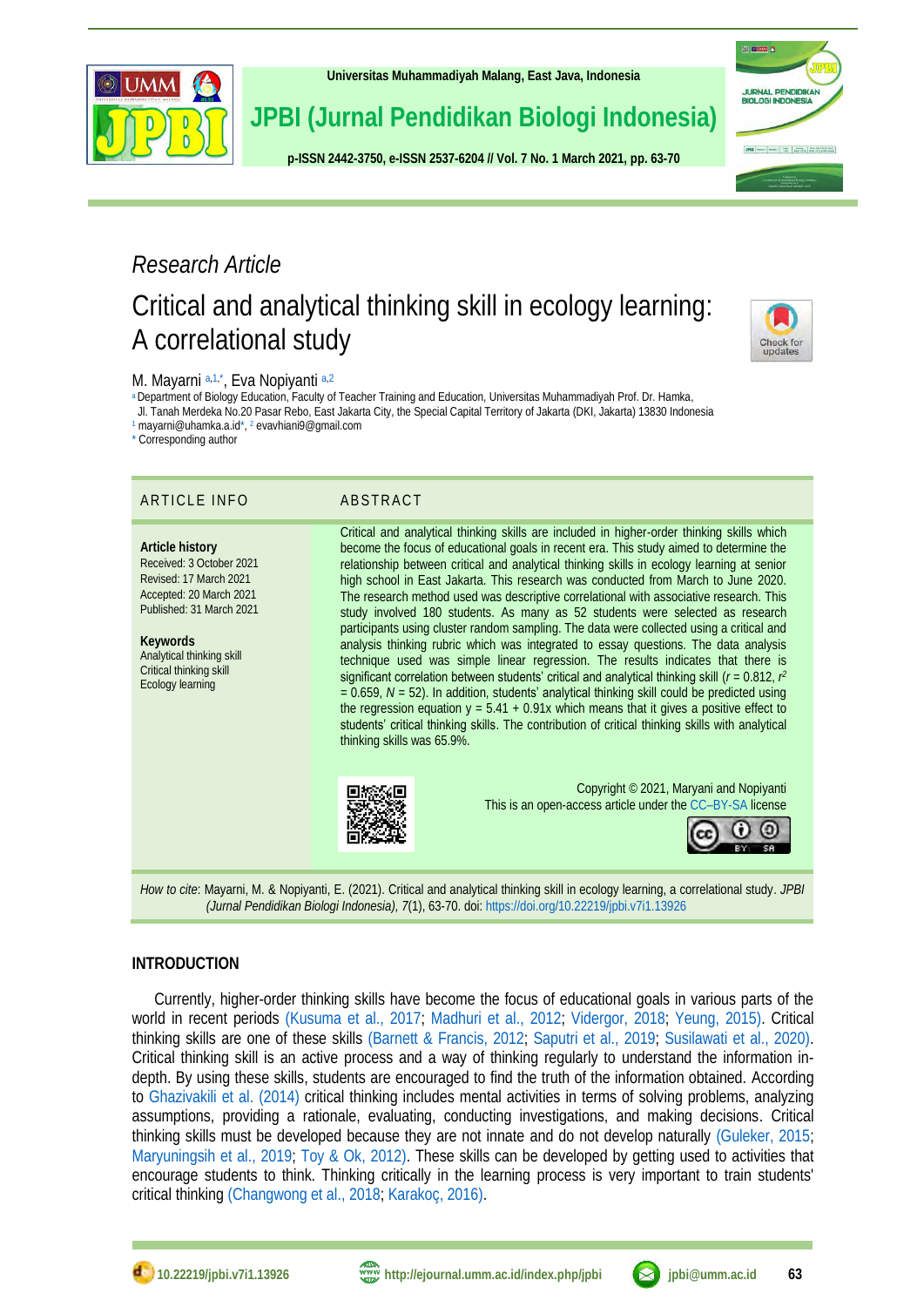The skill to think critically is one of the higher-order thinking skills [\(Barnett & Francis, 2012;](#page-4-0) [Ghanizadeh,](#page-5-7)  [2017\),](#page-5-7) as well as analytical thinking skills [\(Bairagya & Joy, 2021;](#page-4-1) [Kurniati et al., 2016;](#page-5-8) [Permana et al., 2019\).](#page-6-4) These two skills are higher-order thinking skills that students in the 21st-century need to have. Both can be developed in student learning activities that can provide meaningful experiences to accommodate these two skills. As reported by Birgili [\(2015\)](#page-4-2) students must be able to solve problems in learning with the results of their critical thoughts. This ability will be supported by the skills to analyze the information and data used to find solutions to these problems [\(Permana et al., 2019;](#page-6-4) [Wilkin, 2017\).](#page-7-1) Thus, analytical thinking skills strongly support analytical thinking skills. This means that the indicator of analytical thinking skills is an important indicator in developing critical thinking skills.

Critical thinking skills and analytical skills are important to be developed in the learning process. It is known that in the 21st-century students are expected to be able to solve problems critically with analytical skill by considering various things related to logical or logical reasons and to offer innovations [\(Belecina &](#page-4-3)  Ocampo, 2018). Analyzing is an activity in the form of breaking down material into its parts and determining how the parts are connected between parts to create a concept [\(Bairagya & Joy, 2021;](#page-4-1) [Wendt & Åse, 2015\).](#page-7-2) Someone who can think analytically will have the ability to research and describe the facts of a problem. They can think wisely and smartly in solving problems by analyzing, remembering, and using information [\(Belecina](#page-4-3)  [& Ocampo, 2018;](#page-4-3) [Ricco et al., 2020\).](#page-6-5) Critical thinking is a process that must involve analytical skills. Critical thinking skills provide appropriate direction for students to solve problems more accurately by linking with various relevant concepts [\(Belecina & Ocampo, 2018\).](#page-4-3) Furthermore, with analytical thinking skills, students can find relationships between various concepts or information and be able to describe them well [\(Ghazivakili](#page-5-2)  [et al., 2014;](#page-5-2) [Permana et al., 2019\).](#page-6-4)

However, the two high-order thinking skills are still low among Indonesian students [\(Kusuma et al., 2017;](#page-5-0) [Ramdiah & Duran Corebima, 2014;](#page-6-6) [Santosa, 2012;](#page-6-7) [Saputri et al., 2019;](#page-6-1) [Suarniati et al., 2018\).](#page-6-8) The contributing factor is that students are not trained enough to have higher-order thinking skills [\(Hanifah, 2019;](#page-5-9) [Ramdiah et](#page-6-9) [al., 2019;](#page-6-9) [Ramdiah & Duran Corebima, 2014\).](#page-6-6) Students do not get the opportunity to empower these skills in their learning because of the weak learning model used. Learning models that can have an impact on students' critical thinking and analysis skills are problem-based [\(Birgili, 2015;](#page-4-2) [Karantzas et al., 2013;](#page-5-10) [McCrum, 2017;](#page-5-11) [Siew & Mapeala, 2016;](#page-6-10) [Suarniati et al., 2018;](#page-6-8) [Zabit, 2010\).](#page-7-3) Problem-based learning can be applied to materials specifically relevant, such as ecology learning.

In ecology learning, students study the interactions between living things and other living things and also with the surrounding environment. Ecology is used as a basic science for understanding interactions in the environment. By studying the concept of ecology, it is hoped that humans can create a sustainable living environment without causing environmental problems, such as floods, red tides, etc. In ecology learning, students can also learn how to deal with problems that arise in the environment. In the learning process of ecology material, students are expected to be able to critically analyze information or data from various sources about ecosystems and all the interactions that occur in them. Therefore, ecology learning can direct students to have the ability to think critically in solving problems and be able to analyze phenomena that occur in the environment with their ecological concepts. Thus, in ecology learning, students can train and develop these two high-order thinking skills so that later they can solve and connect the concepts they have learned.

In connection with the importance of higher-order thinking skills in learning in schools, various researchers have researched this matter. Several studies have looked at the relationship between critical thinking skills with student creativity [\(Rusyana, 2017;](#page-6-11) [Usman et al., 2020\),](#page-6-12) logical thinking [\(Rusyana, 2017\),](#page-6-11) analytical thinking [\(Permana et al., 2019\)](#page-6-4) in general biology material. However, the relationship between critical and analytical thinking skills in ecology learning has not been carried out. Therefore, the purpose of this study was to determine the relationship between critical thinking skills and analytical thinking skills in ecology learning. This research is expected to contribute to improving the education and learning system so that students have higher-order thinking skills.

### **METHOD**

This descriptive correlational study was associative research. This research method was used by researchers to assess and see the correlation between critical and analytical thinking skills. The variables in this study consisted of one predictor variable (critical thinking skill) and one criterion variable (analytical thinking skill). The research subjects were tenth graders of senior high school in Jakarta in the 2019/2020 academic year with the number 180 students (from 5 class). While the research samples were 52 students who were selected using the cluster random sampling technique. The material used in the research was related to ecology.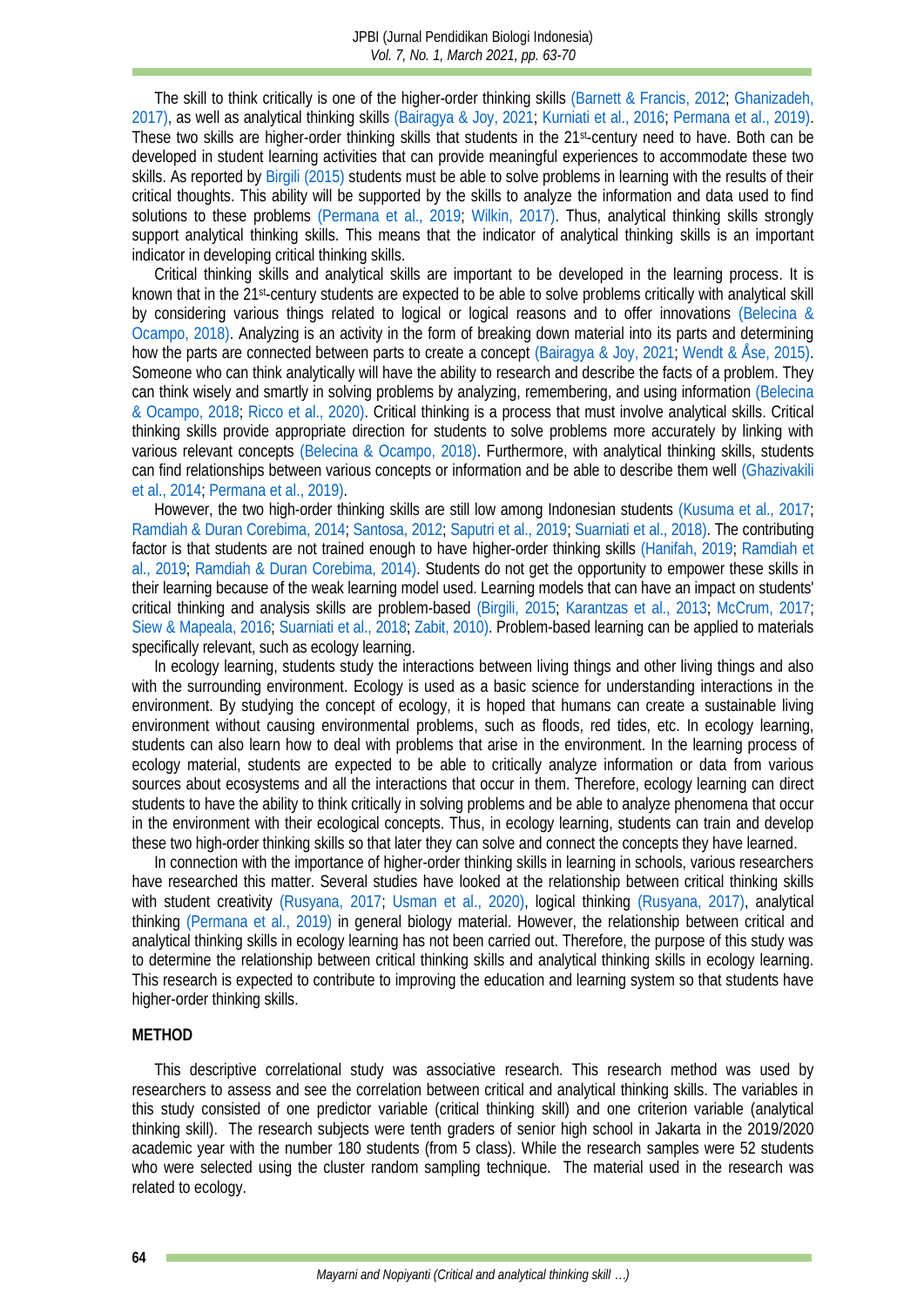The data was measured by using the students' worksheets which comprise eight questions to measure critical thinking skills and six questions to measure analytical thinking skills. The questions were included in cognitive levels C4, C5, and C6. The research instrument was arranged based on indicators of critical thinking skills and indicators of analytical thinking skill[s \(Table 1\).](#page-2-0)

**Table 1.** Indicators of critical and analytical thinking skill

<span id="page-2-0"></span>

| i abie T. Indicators of critical and analytical thinking skill. |                            |                                                                                                                                 |  |  |
|-----------------------------------------------------------------|----------------------------|---------------------------------------------------------------------------------------------------------------------------------|--|--|
|                                                                 | Skill measured             | Indicators                                                                                                                      |  |  |
|                                                                 | Critical thinking skills   | Providing a simple explanation<br>Building basic skills<br>Inference<br>Providing a further explanation<br>Strategy and tactics |  |  |
|                                                                 | Analytical thinking skills | Distinguishing<br>Organizing<br>Connecting                                                                                      |  |  |

The instrument was tested first to determine its validity and reliability. The data was analyzed used the Product Moment Correlation technique performed by Pearson to determine the validity of the questions and Cronbach's alpha test to determine the reliability of the questions. The results of the analysis of the question items there were 8 out of 10 items of valid critical thinking skills questions with a reliability value is 0.66 (reliable category). While, for the analytical thinking skills questions, all the items were valid with a reliability value is 0.62 (reliable category). The data correlation between students' critical and analytical thinking skills was analyzed using simple linear regression, correlation test, and normality test. Then the hypothesis was tested using the r-test. The data analysis was calculated using Microsoft Excel software.

### **RESULTS AND DISCUSSION**

Based on the research results, the average of students' critical thinking skills obtained is 68.15 with a standard deviation of 9.1. While the average of students' analytical thinking skills obtained is 67.15 with a standard deviation of 10.94. The highest score for students' critical thinking skills was 90.63 and the lowest score was 46.88. Meanwhile, the highest score of students' analytical thinking skills was 91.67, while the lowest score was 45.83. The percentage for each indicator of students' critical thinking skills is presented in [Table 2.](#page-2-1) The data explains that the highest percentage of critical thinking skill indicator is building basic skill (80.77%) which is considered as good. While the lowest percentage is the strategy and tactics indicator (59.62%) which is classified as good enough. Then the other three indicators (providing a simple explanation, inference, providing a further explanation) are classified as good.

<span id="page-2-1"></span>

| <b>Indicators</b>               | Percentage |
|---------------------------------|------------|
| Providing a simple explanation  | 72.60%     |
| Building basic skills           | 80,77%     |
| Inference                       | 67.79%     |
| Providing a further explanation | 62.02%     |
| Strategy and tactics            | 59.62%     |

[Table 3](#page-2-2) shows the results of the analytical thinking skill indicator. The result showed that the highest percentage of analytical thinking skill indicator is organizing skill (69.47%), while the lowest is distinguishing skill (65.14%). Both results of the two skills measured show that the data is normally distributed. The results of the normality test for the value of critical thinking skills and analytical thinking skills were both more than 0.05, namely 0.23 and 0.19, respectively.

| Table 3. Percentage of analytical thinking skill indicators |  |
|-------------------------------------------------------------|--|
|-------------------------------------------------------------|--|

<span id="page-2-2"></span>

| <b>Indicators</b> | Percentage |
|-------------------|------------|
| Distinguishing    | 65,14%     |
| Organizing        | 69,47%     |
| Connecting        | 66,83%     |

The results indicate that the average of the two variables is classified into good criteria (between 61-80). The average score of critical thinking skills is 68.15, while the analytical thinking skill is 67.15. It means that the students have developed critical and analytical thinking skills. It is because of the influence of the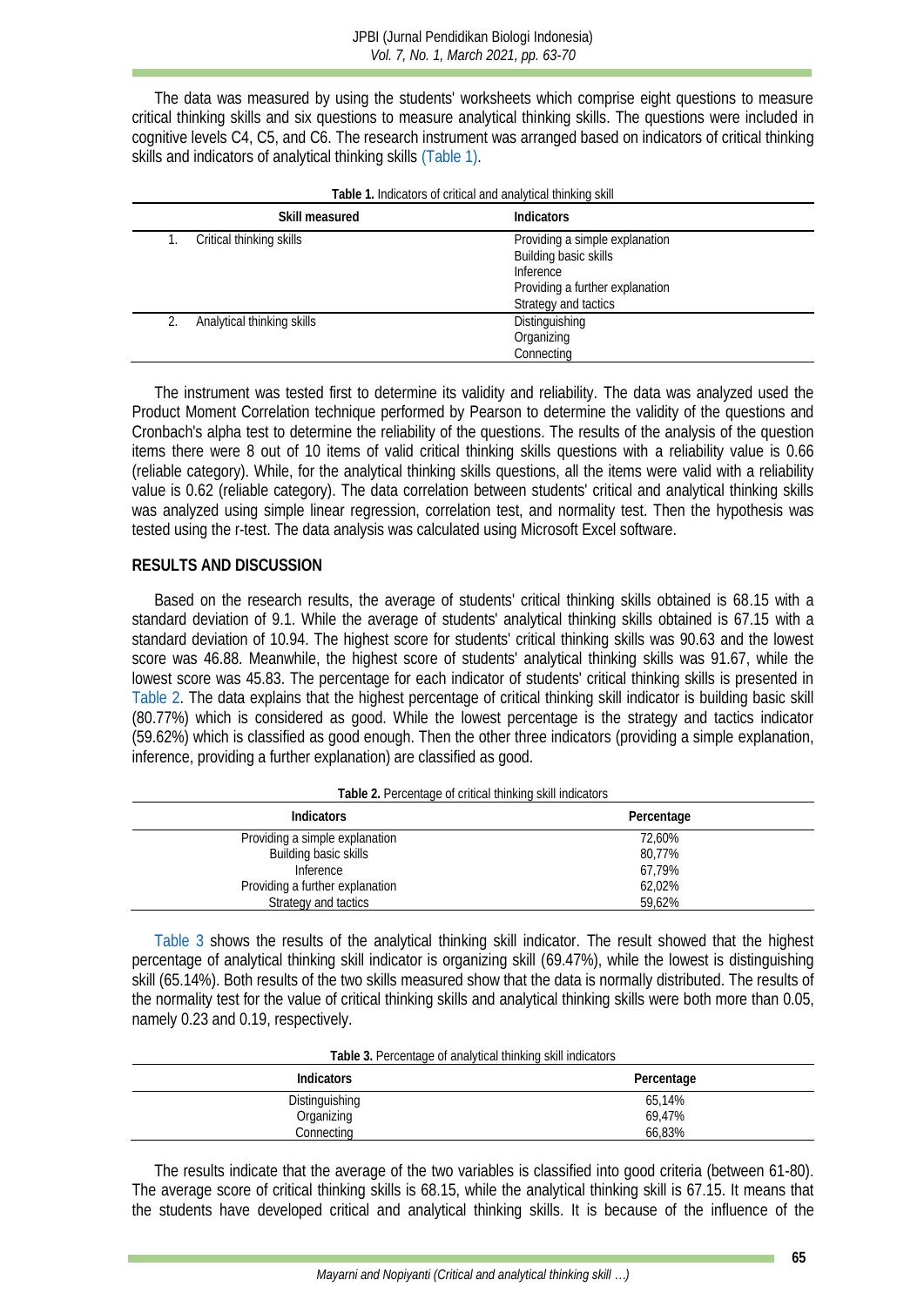students' academic backgrounds in science class that make it a habit to practice their higher-order thinking skills [\(Kim & Pegg, 2019;](#page-5-12) [Tindangen, 2018;](#page-6-13) [Wartono et al., 2018\).](#page-7-4) This is by the opinion [Nisa et al.](#page-6-14) (2018) that higher-order thinking skills are caused by learning in science classes which invite students to take an active role in problem-solving activities. Especially in ecology learning, which directs students to give their ideas in the process of solving environmental critical issues to practice higher-order thinking skills.

The second factor is the use of assessment based on higher-order thinking skills questions [\(Barnett &](#page-4-0)  [Francis, 2012;](#page-4-0) [Kusuma et al., 2017\).](#page-5-0) These questions were developed to measure the achievement of basic competencies. Students who are accustomed to solving higher-order thinking questions will more often hone their critical and analytical thinking skills. The next factor is the high students' motivation to learn. This motivation comes from their self, teacher, family, friends, and their learning environment. This is in line with the theory that the acquisition of good higher-order thinking skills is due to high learning motivation (Blašková, [2014;](#page-4-4) [Permana et al., 2019;](#page-6-4) [Suratno et al., 2020\).](#page-6-15) The other factor is the use of an effective learning model in improving students' higher-order thinking, especially their critical thinking and analytical thinking skills. The results of the observation show that the teachers in the research subject schools applied problem-based learners several times. Problem-based learning is known to provide experience for students to empower their critical and analytical thinking skills [\(Cargas et al., 2017;](#page-4-5) [Lewinsohn et al., 2014;](#page-5-13) [Nargundkar et al., 2014;](#page-5-14) [Ulger, 2018\).](#page-6-16)

The findings of this study are also supported by [Dafrita](#page-5-15) (2017) who states that students' critical thinking and analysis skills will both improve if the learning process provides good experiences for students such as discovery learning. Critical students are students who are capable of analyzing their arguments, educating and assessing the results of education, and identifying their assumptions [\(Firdaus et al., 2015;](#page-5-16) [Mayweg-Paus](#page-5-17)  [et al., 2016;](#page-5-17) [Schoenberger-Orgad & Spiller, 2014;](#page-6-17) [Suarniati et al., 2018\).](#page-6-8) However, the results showed that the lowest critical thinking skills indicator was formulating strategies and tactics with a percentage of 59.62% [\(Table 2\).](#page-2-1) This is because students still have mistaken in determining strategic and tactical steps in understanding each problem. This can happen when students do not focus on solving problems. As stated [\(Amalia & Hadi, 2020\)](#page-4-6) there are many mistakes experienced by students in Indonesia in understanding answering the questions given.

Furthermore, the results of the simple linear regression test for critical thinking skills with analytical thinking skills show that the acquisition of A value is 5.41 and B value is 0.91. The determining regression equation is using the formula  $y = A + Bx$ . Thus, the regression equation of students' critical and analytical thinking skills is y = 5.41 + 0.91x. Thus, it shows a positive influence between critical thinking skills and analytical thinking skills, because the regression coefficient (Bx) has no negative sign in front of the number. The regression linearity testing criteria is if  $F_{tc}$  <  $F_{kk}$  then the regression of the two variables is linear. The result showed that the linearity result of  $F_{tc}$  value is 0.96 and  $F_{kk}$  is 4.03 with a significance level (a) = 0.05. It can be seen that  $F_{tc} > F_{kk}$ , it can conclude that the two skills in this study can form a linear line. The simple linear regression test is supported by the graph in [Figure 1.](#page-3-0)



**Figure 1**. Graph of the linear regression of students' critical and analytical thinking skills

<span id="page-3-0"></span>Furthermore, a correlation test was carried out to determine the correlation between the two skills [\(Table](#page-4-7)  [4\).](#page-4-7) The results show that the r-value is 0.812, and for the r table value with a significance level of 5%, it is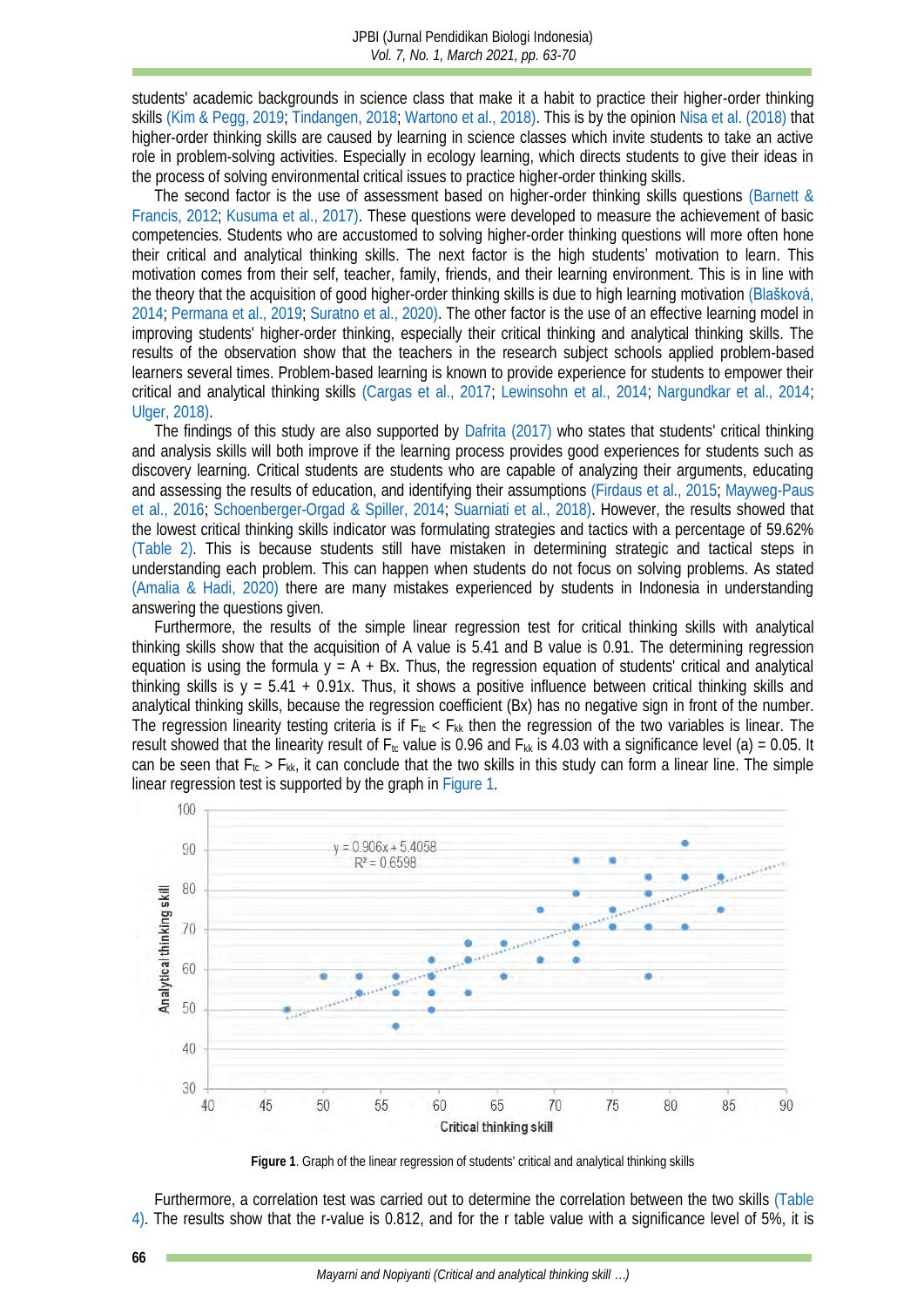0.279, so it can be stated that the  $r > r$  table. Thus, it can be concluded that there is a very strong relationship between critical thinking skills and analytical thinking skills. The contribution of critical thinking skills to analytical thinking skills is 0.659. This means that critical thinking skills can predict analytical thinking skills by 65.9%, while 34.1% is influenced by other variables.

<span id="page-4-7"></span>

| Table 4. Correlation Test of the Correlation of Critical Thinking Ability with Analysis |       |       |                  |  |  |  |
|-----------------------------------------------------------------------------------------|-------|-------|------------------|--|--|--|
| Thinking skill                                                                          |       | tabel | $R^2$ (R square) |  |  |  |
| Critical and analytical thinking skill                                                  | 0.812 | በ 279 | 0.659            |  |  |  |

Students' critical thinking skills contributed significantly to their analytical thinking skills (65.9%). It is known that the indicators of analytical skills are also related to indicators of critical thinking skills. In line with the statement [\(Bensley & Spero, 2014\),](#page-4-8) analytical thinking is part of critical thinking skills. This is because critical thinking skills involve a process of analysis, synthesis, and evaluation of a concept [\(Karantzas et al., 2013;](#page-5-10) [Wilkin, 2017\).](#page-7-1) When students empower critical thinking skills, they automatically cultivate their skills in analyzing a phenomenon or problem [\(Birgili, 2015;](#page-4-2) [Permana et al., 2019\).](#page-6-4) Students analyze the arguments and information obtained then judge their correctness. This is an indicator of analytical skills. Furthermore, students formulate decisions or problem-solving based on the results of the thinking process. Another study states that students 'analytical thinking skills have a major contribution to students' critical thinking skills [\(Permana et al., 2019\).](#page-6-4) Thus the selection of the right learning model, such as a problem-based learning [\(Birgili, 2015;](#page-4-2) [Nargundkar et al., 2014;](#page-5-14) [Rajagukguk & Simanjuntak, 2015;](#page-6-18) [Ulger, 2018\),](#page-6-16) discovery learning [\(Saputri et al., 2019;](#page-6-1) [Wartono et al., 2018\),](#page-7-4) inquiry [\(Madhuri et al., 2012;](#page-5-1) [Pedrosa-de-Jesus et al., 2014;](#page-6-19) [Tindangen, 2018;](#page-6-13) [Zohar & Alboher Agmon, 2018\),](#page-7-5) can contribute to higher-order critical thinking, especially critical and analytical thinking skills because they are both positively correlated. Both of these skills are very important for students to have to face the challenges in this 21st-century. The existence of this research is expected that educators will continue to train students' higher-order thinking skills so that they can develop over time.

# **CONCLUSION**

The research finding concluded that there is a significant correlation between students' critical thinking skills and analytical thinking skills. The students' critical thinking skill has positive correlation toward their analytical thinking skills with contribution is 65.9%. The regression equation is y = 5.41 + 0.91x. The student's critical thinking skills can be used to predict the students' analytical thinking skills. Through the finding, both skills are expected to help students solve the problems they face, and help them to make wise decisions with logical thinking. For further research, it is hoped that implementation of learning model which hones these skills must be done. So that both skills are continuously trained and help students deal with the problems around them.

# **REFERENCES**

- <span id="page-4-6"></span>Amalia, D., & Hadi, W. (2020). Analisis kesalahan siswa dalam menyelesaikan soal HOTS berdasarkan kemampuan penalaran matematis. *Pendidikan Matematika dan Matematika*, *4*(1), 219–236. [https:](https://doi.org/10.36526/tr.v4i1.904) [//doi.org/10.36526/tr.v4i1.904](https://doi.org/10.36526/tr.v4i1.904)
- <span id="page-4-1"></span>Bairagya, I., & Joy, B. (2021). What determines the quality of higher education? A study of commerce graduates in Kerala (India). *Journal of the Asia Pacific Economy*. [https://doi.org/10.1080/13547860.](https://doi.org/10.1080/13547860.2020.1870067) [2020.1870067](https://doi.org/10.1080/13547860.2020.1870067)
- <span id="page-4-0"></span>Barnett, J. E., & Francis, A. L. (2012). Using higher order thinking questions to foster critical thinking: A classroom study. *Educational Psychology*, *32*(2), 201–211. [https://doi.org/10.1080/01443410.2011.](https://doi.org/10.1080/01443410.2011.638619) [638619](https://doi.org/10.1080/01443410.2011.638619)
- <span id="page-4-3"></span>Belecina, R. R., & Ocampo, J. M. (2018). Effecting change on students' critical thinking in problem solving. *EDUCARE: International Journal for Educational Studies*, *10*(102), 109–118. [https://doi.org/10.2121/](https://doi.org/10.2121/edu-ijes.v10i2.949) [edu-ijes.v10i2.949](https://doi.org/10.2121/edu-ijes.v10i2.949)
- <span id="page-4-8"></span>Bensley, D. A., & Spero, R. A. (2014). Improving critical thinking skills and metacognitive monitoring through direct infusion. *Thinking Skills and Creativity*, *12*, 55–68.<https://doi.org/10.1016/j.tsc.2014.02.001>
- <span id="page-4-2"></span>Birgili, B. (2015). Creative and critical thinking skills in problem-based learning environments. *Journal of Gifted Education and Creativity*, *2*(2), 71–80.<https://doi.org/10.18200/JGEDC.2015214253>
- <span id="page-4-4"></span>Blašková, M. (2014). Influencing academic motivation, responsibility and creativity. *Procedia - Social and Behavioral Sciences*, *159*, 415–425.<https://doi.org/10.1016/j.sbspro.2014.12.399>

<span id="page-4-5"></span>Cargas, S., Williams, S., & Rosenberg, M. (2017). An approach to teaching critical thinking across disciplines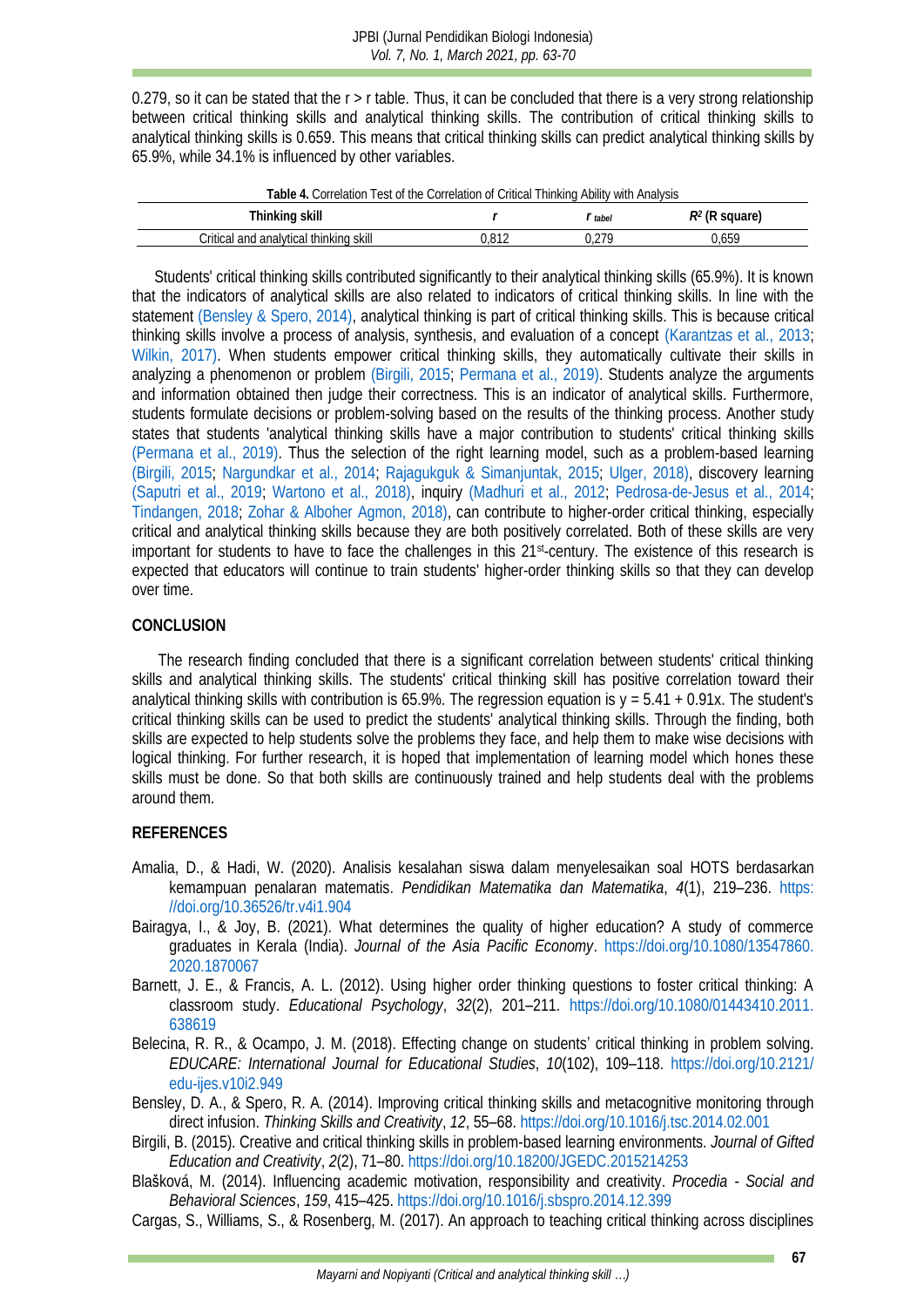using performance tasks with a common rubric. *Thinking Skills and Creativity*, *26*, 24–37. [https://doi.org/](https://doi.org/10.1016/j.tsc.2017.05.005) [10.1016/j.tsc.2017.05.005](https://doi.org/10.1016/j.tsc.2017.05.005)

- <span id="page-5-5"></span>Changwong, K., Sukkamart, A., & Sisan, B. (2018). Critical thinking skill development: Analysis of a new learning management model for Thai high schools. *Journal of International Studies*, *11*(2), 37–48. <https://doi.org/10.14254/2071>
- <span id="page-5-15"></span>Dafrita, I. E. (2017). Pengaruh discovery learning terhadap kemampuan berpikir kritis dan analitis dalam menemukan konsep keanekaragaman tumbuhan. *Jurnal Pendidikan Informatika dan Sains*, *6*(1), 32– 46.<https://doi.org/10.31571/saintek.v6i1.485>
- <span id="page-5-16"></span>Firdaus, Kailani, I., Bakar, M. N. Bin, & Bakry. (2015). Developing critical thinking skills of students in mathematics learning. *Journal of Education and Learning*, *9*(3), 226–236. [https://doi.org/10.11591/](https://doi.org/10.11591/edulearn.v9i3.1830) [edulearn.v9i3.1830](https://doi.org/10.11591/edulearn.v9i3.1830)
- <span id="page-5-7"></span>Ghanizadeh, A. (2017). The interplay between reflective thinking, critical thinking, self-monitoring, and academic achievement in higher education. *Higher Education*, *74*(1), 101–114. [https://doi.org/10.1007/](https://doi.org/10.1007/s10734-016-0031-y) [s10734-016-0031-y](https://doi.org/10.1007/s10734-016-0031-y)
- <span id="page-5-2"></span>Ghazivakili, Z., Norouzi Nia, R., Panahi, F., Karimi, M., Gholsorkhi, H., & Ahmadi, Z. (2014). The role of critical thinking skills and learning styles of university students in their academic performance. *Journal of Advances in Medical Education & Professionalism*, *2*(3), 95–102. [https://www.ncbi.nlm.nih.gov/pmc/](https://www.ncbi.nlm.nih.gov/pmc/articles/PMC4235550/) [articles/PMC4235550/](https://www.ncbi.nlm.nih.gov/pmc/articles/PMC4235550/)
- <span id="page-5-3"></span>Guleker, R. (2015). Instructional strategies to foster critical thinking: Self-reported practices of the faculty in Albania. *International Journal of Teaching and Education*, *III*(4), 6–14[. https://doi.org/10.20472/TE.2015.](https://doi.org/10.20472/TE.2015.3.4.002) [3.4.002](https://doi.org/10.20472/TE.2015.3.4.002)
- <span id="page-5-9"></span>Hanifah, N. (2019). Pengembangan instrumen penilaian higher order thinking skill (HOTS) di sekolah dasar. *Current Research in Education: Conference Series Journal*, *1*(1), 1–8. [https://ejournal.upi.edu/index.](https://ejournal.upi.edu/index.php/crecs/article/view/14286) [php/crecs/article/view/14286](https://ejournal.upi.edu/index.php/crecs/article/view/14286)
- <span id="page-5-6"></span>Karakoç, M. (2016). The significance of critical thinking ability in terms of education. *International Journal of Humanities and Social Science*, *6*(7), 81–84. [http://www.ijhssnet.com/journals/Vol\\_6\\_No\\_7\\_July\\_2016/](http://www.ijhssnet.com/journals/Vol_6_No_7_July_2016/10.pdf.) [10.pdf.](http://www.ijhssnet.com/journals/Vol_6_No_7_July_2016/10.pdf.)
- <span id="page-5-10"></span>Karantzas, G. C., Avery, M. R., MacFarlane, S., Mussap, A., Tooley, G., Hazelwood, Z., & Fitness, J. (2013). Enhancing critical analysis and problem-solving skills in undergraduate psychology: An evaluation of a collaborative learning and problem-based learning approach. *Australian Journal of Psychology*, *65*(1), 38–45.<https://doi.org/10.1111/ajpy.12009>
- <span id="page-5-12"></span>Kim, M., & Pegg, J. (2019). Case analysis of children's reasoning in problem-solving process. *International Journal of Science Education*, *41*(6), 739–758.<https://doi.org/10.1080/09500693.2019.1579391>
- <span id="page-5-8"></span>Kurniati, D., Harimukti, R., & Jamil, N. A. (2016). Kemampuan berpikir tingkat tinggi siswa SMP di Kabupaten Jember dalam menyelesaikan soal berstandar PISA. *Jurnal Penelitian dan Evaluasi Pendidikan*, *02*(2), 142–155.<https://doi.org/10.21831/pep.v20i2.8058>
- <span id="page-5-0"></span>Kusuma, M. D., Rosidin, U., Abdurrahman, & Suyatna, A. (2017). The development of higher order thinking skill (HOTS) instrument assessment in physics study. *IOSR Journal of Research & Method in Education (IOSR-JRME)*, *7*(1), 26–32.<https://doi.org/10.9790/7388-0701052632>
- <span id="page-5-13"></span>Lewinsohn, T. M., Attayde, J. L., Fonseca, C. R., Ganade, G., Jorge, L. R., Kollmann, J., Overbeck, G. E., Prado, P. I., Pillar, V. D., Popp, D., da Rocha, P. L. B., Silva, W. R., Spiekermann, A., & Weisser, W. W. (2014). Ecological literacy and beyond: Problem-based learning for future professionals. *AMBIO*, *44*(2), 154–162.<https://doi.org/10.1007/s13280-014-0539-2>
- <span id="page-5-1"></span>Madhuri, G. V., Kantamreddi, V. S. S. N., & Prakash Goteti, L. N. S. (2012). Promoting higher order thinking skills using inquiry-based learning. *European Journal of Engineering Education*, *37*(2), 117–123. [https://](https://doi.org/10.1080/03043797.2012.661701) [doi.org/10.1080/03043797.2012.661701](https://doi.org/10.1080/03043797.2012.661701)
- <span id="page-5-4"></span>Maryuningsih, Y., Hidayat, T., Riandi, R., & Rustaman, N. Y. (2019). Critical thinking skills of prospective biology teacher on the chromosomal basic of inheritance learning through online discussion forums. *IOP Conf. Series: Journal of Physics: Conf. Series*, *1157*(2), 1–6. [https://doi.org/10.1088/1742-6596/1157/2/](https://doi.org/10.1088/1742-6596/1157/2/022090) [022090](https://doi.org/10.1088/1742-6596/1157/2/022090)
- <span id="page-5-17"></span>Mayweg-Paus, E., Thiebach, M., & Jucks, R. (2016). Let me critically question this! – Insights from a training study on the role of questioning on argumentative discourse. *International Journal of Educational Research*, *79*, 195–210.<https://doi.org/10.1016/j.ijer.2016.05.017>
- <span id="page-5-11"></span>McCrum, D. P. (2017). Evaluation of creative problem-solving abilities in undergraduate structural engineers through interdisciplinary problem-based learning. *European Journal of Engineering Education*, *42*(6), 684–700.<https://doi.org/10.1080/03043797.2016.1216089>
- <span id="page-5-14"></span>Nargundkar, S., Samaddar, S., & Mukhopadhyay, S. (2014). A guided problem-based learning (PBL) approach: Impact on critical thinking. *Decision Sciences Journal of Innovative Education*, *12*(2), 91–108.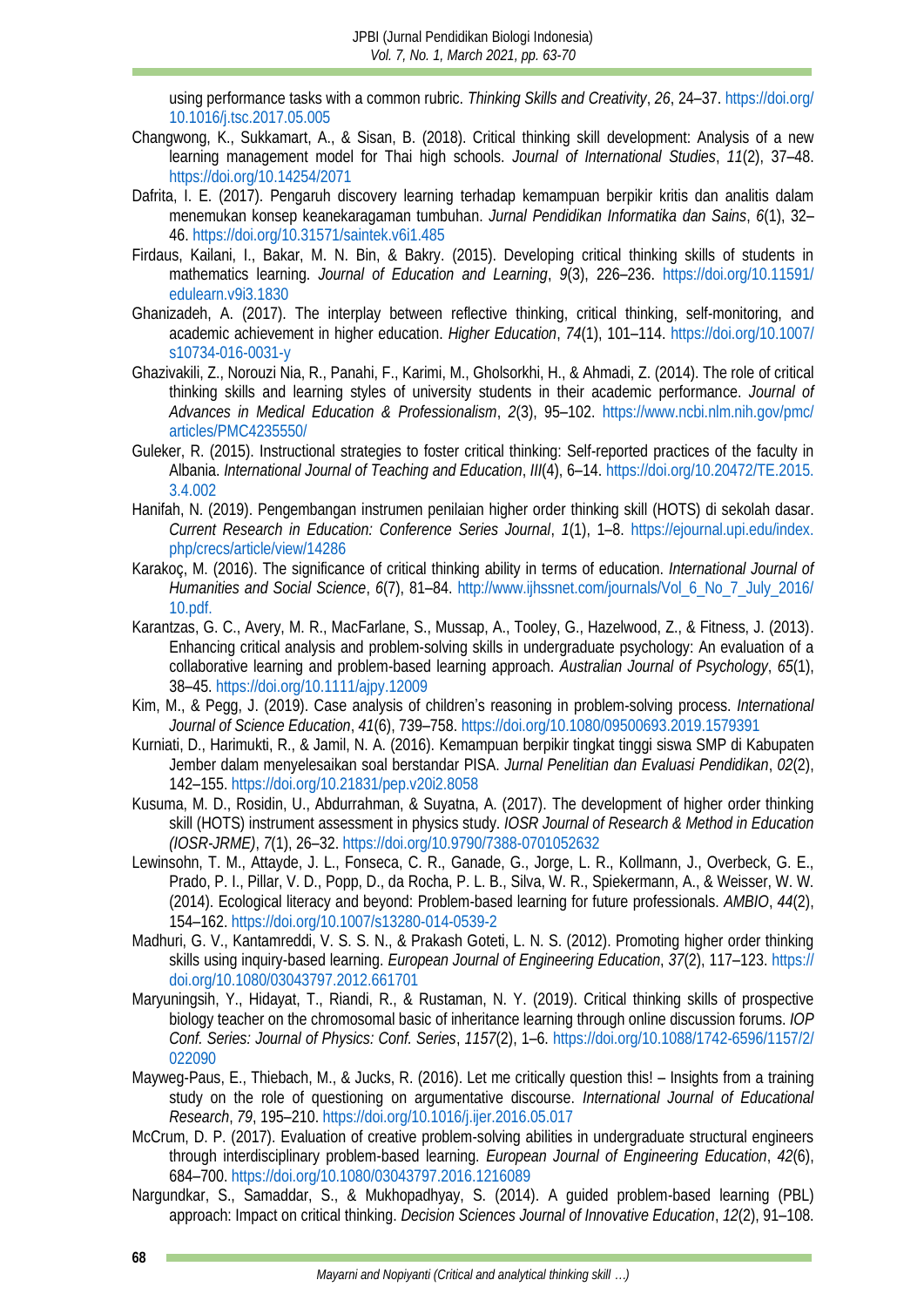# <https://doi.org/10.1111/dsji.12030>

- <span id="page-6-14"></span>Nisa, N. C., Nadiroh, N., & Siswono, E. (2018). Kemampuan berpikir tingkat tinggi (HOTS) tentang lingkungan berdasarkan latar belakang akademik siswa. *Pendidikan Lingkungan Dan Pembangunan Berkelanjutan*, *XIX*(2), 1–14[. https://doi.org/10.21009/PLPB.192.01](https://doi.org/10.21009/PLPB.192.01)
- <span id="page-6-19"></span>Pedrosa-de-Jesus, H., Moreira, A., Lopes, B., & Watts, M. (2014). So much more than just a list: Exploring the nature of critical questioning in undergraduate sciences. *Research in Science and Technological Education*, *32*(2), 115–134[. https://doi.org/10.1080/02635143.2014.902811](https://doi.org/10.1080/02635143.2014.902811)
- <span id="page-6-4"></span>Permana, T. I., Hindun, I., Rofi'ah, N. L., & Azizah, A. S. N. (2019). Critical thinking skills: The academic ability, mastering concepts and analytical skill of undergraduate students. *Jurnal Pendidikan Biologi Indonesia*, *5*(1), 1–8[. https://doi.org/10.22219/jpbi.v5i1.7626](https://doi.org/10.22219/jpbi.v5i1.7626)
- <span id="page-6-18"></span>Rajagukguk, W., & Simanjuntak, E. (2015). Problem-based mathematics teaching kits integrated with ICT to improve students' critical thinking ability in junior high schools in Medan. *Jurnal Cakrawala Pendidikan*, *3*(3), 347–356.<https://doi.org/10.21831/cp.v3i3.7342>
- <span id="page-6-9"></span>Ramdiah, S., Abidinsyah, Royani, M., & Husamah. (2019). Understanding, planning, and implementation of HOTS by senior high school biology teachers in Banjarmasin-Indonesia. *International Journal of Instruction*, *12*(1).<https://eric.ed.gov/?id=EJ1201152>
- <span id="page-6-6"></span>Ramdiah, S., & Duran Corebima, A. (2014). Learning strategy equalizing students' achievement, metacognitive, and critical thinking skills. *American Journal of Educational Research*, *2*(8), 577–584. <https://doi.org/10.12691/education-2-8-3>
- <span id="page-6-5"></span>Ricco, R. B., Koshino, H., Sierra, A. N., Bonsel, J., Monteza, J. Von, & Owens, D. (2020). Individual differences in analytical thinking and complexity of inference in conditional reasoning. *Thinking and Reasoning*, 1–31.<https://doi.org/10.1080/13546783.2020.1794958>
- <span id="page-6-11"></span>Rusyana, A. (2017). Pengaruh kemampuan berpikir logis, berpikir kritis, dan berpikir kreatif terhadap pemahaman konsep zoologi invertebrata. *Jurnal Wahana Pendidikan*, *4*(1), 113–121. <https://doi.org/10.25157/wa.v4i1.389>
- <span id="page-6-7"></span>Santosa, F. H. (2012). Pengaruh model pembelajaran dan kemampuan berpikir kritis terhadap hasil belajar sejarah siswa di SMA Negeri 1 Pandeglang. *Jurnal Teknologi Pendidikan*, *20*(1), 13–27. <https://doi.org/10.1016/j.ejmech.2012.04.015>
- <span id="page-6-1"></span>Saputri, A. C., Sajidan, Rinanto, Y., Afandi, & Prasetyanti, N. M. (2019). Improving students' critical thinking skills in cell-metabolism learning using stimulating higher order thinking skills model. *International Journal of Instruction*, *12*(1), 327–342.<https://doi.org/10.29333/iji.2019.12122a>
- <span id="page-6-17"></span>Schoenberger-Orgad, M., & Spiller, D. (2014). Critical thinkers and capable practitioners. *Journal of Communication Management*, *18*(3), 210–221.<https://doi.org/10.1108/JCOM-11-2012-0085>
- <span id="page-6-10"></span>Siew, N. M., & Mapeala, R. (2016). The effects of problem-based learning with thinking maps on fifth graders' science critical thinking. *Journal of Baltic Science Education*, *15*(5), 602–616. [http://www.scientiasocialis.lt/jbse/files/pdf/vol15/602-616.Siew\\_JBSE\\_Vol.15\\_No.5.pdf](http://www.scientiasocialis.lt/jbse/files/pdf/vol15/602-616.Siew_JBSE_Vol.15_No.5.pdf)
- <span id="page-6-8"></span>Suarniati, N. W., Hidayah, N., & Handarini, D. (2018). The development of learning tools to improve students' critical thinking skills in vocational high school. *IOP Conference Series: Earth and Environmental Science*, *175*, 1–7.<https://doi.org/10.1088/1755-1315/175/1/012095>
- <span id="page-6-15"></span>Suratno, Kamid, & Sinabang, Y. (2020). Pengaruh penerapan model pembelajaran problem based learning (PBL) terhadap kemampuan berpikir tingkat tinggi (HOTS) ditinjau dari motivasi belajar siswa. *JMPIS : Jurnal Manajemen Pendidikan dan Ilmu Sosial*, *1*(1), 127–139.<https://doi.org/10.38035/JMPIS>
- <span id="page-6-2"></span>Susilawati, E., Agustinasari, A., Samsudin, A., & Siahaan, P. (2020). Analisis Tingkat Keterampilan Berpikir Kritis Siswa SMA. *Jurnal Pendidikan Fisika Dan Teknologi*, *6*(1), 11–16. [https://doi.org/10.29303/jpft.](https://doi.org/10.29303/jpft.v6i1.1453) [v6i1.1453](https://doi.org/10.29303/jpft.v6i1.1453)
- <span id="page-6-13"></span>Tindangen, M. (2018). Inquiry-based learning model to improve higher order thinking skills. *Asian Social Science*, *14*(7), 39–46.<https://doi.org/10.5539/ass.v14n7p39>
- <span id="page-6-3"></span>Toy, B. Y., & Ok, A. (2012). Incorporating critical thinking in the pedagogical content of a teacher education programme: Does it make a difference? *European Journal of Teacher Education*, *35*(1), 39–56. [https://](https://doi.org/10.1080/02619768.2011.634902) [doi.org/10.1080/02619768.2011.634902](https://doi.org/10.1080/02619768.2011.634902)
- <span id="page-6-16"></span>Ulger, K. (2018). The effect of problem-based learning on the creative thinking and critical thinking disposition of students in visual arts education. *Interdisciplinary Journal of Problem-Based Learning*, *12*(1). [https://](https://doi.org/10.7771/1541-5015.1649) [doi.org/10.7771/1541-5015.1649](https://doi.org/10.7771/1541-5015.1649)
- <span id="page-6-12"></span>Usman, Utari, E., & Yulita, N. (2020). Hubungan berpikir kritis dengan kreativitas siswa melalui mind map pada pembelajaran biologi. *Bio-Lectura: Jurnal Pendidikan Biologi*, *7*(2), 32–41. [https://doi.org/10.](https://doi.org/10.31849/bl.v7i2.5299) [31849/bl.v7i2.5299](https://doi.org/10.31849/bl.v7i2.5299)
- <span id="page-6-0"></span>Vidergor, H. E. (2018). Effectiveness of the multidimensional curriculum model in developing higher-order thinking skills in elementary and secondary students. *Curriculum Journal*, *29*(1), 95–115. [https://doi.org/](https://doi.org/10.1080/09585176.2017.1318771)